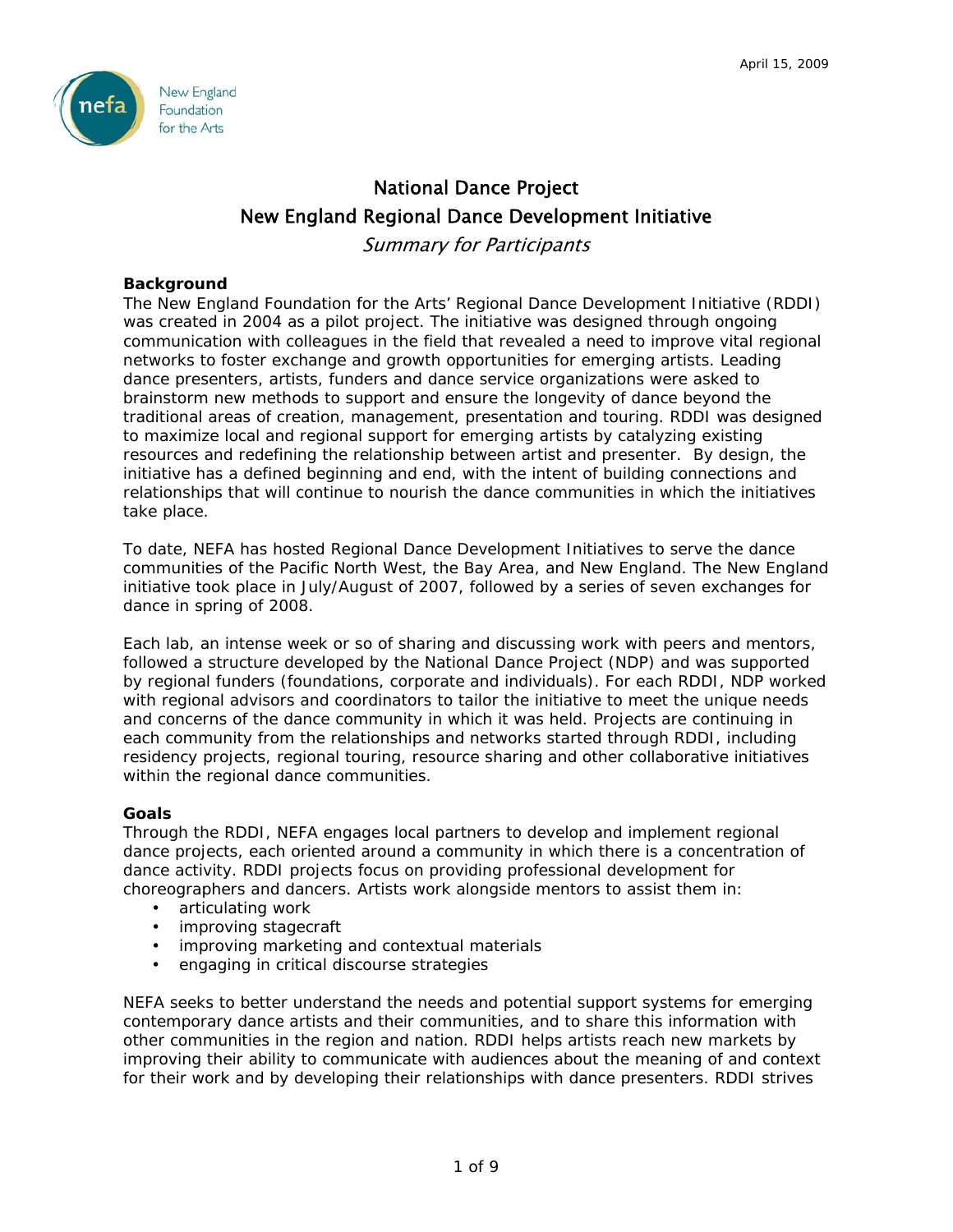to strengthen local and regional connections for dance and to help choreographers reach their individual professional goals.

#### **New England RDDI**

The New England RDDI (also called the New England Dance Lab) took place at Connecticut College in New London, Connecticut, from July 27 to August 4, 2007.

Twelve artists were selected by a national panel from 30 applicants throughout New England. The artists were selected primarily for artistic quality of their work as well as the potential for the lab format to enhance their careers and goals. The artists worked with seven mentors on the articulation of their work and how to build relationships with presenters. 32 presenters attended the final two days for a presenter roundtable.



The Lab Artists came from five of the six New England States and worked in dance forms, including tap, Bhartanatyam, modern, installation and mixed media or digital formats. The group included solo artists as well as artistic directors of companies and artists who primarily work in collaborative contexts.

**Lab artists:** Nell Breyer, solo artist (Somerville, MA); Alissa Cardone and Ingrid Schatz, Kinodance Company (Somerville, MA); Lorraine Chapman, Lorraine Chapman, The Company (LCTC) (Winchester, MA); Selene Colburn, solo artist (Hinesburg, VT); Talya Epstein, solo artist (Boston, MA); Bronwen MacArthur, MacArthur Dance Project (New Haven, CT); Polly Motley, solo artist (Stowe, VT); Dahlia Nayar, Takademi (Northampton, MA); Drika Overton, solo artist & Portsmouth Percussive Dance Festival (Portsmouth, NH/Kittery, ME); Candice Salyer, solo artist (Northampton, MA); Aparna Sindhoor, Navarasa Dance Theater (Somerville, MA); Adele Myers, Adele Myers and Dancers (Hamden, CT).

The lab mentors were chosen to represent wide ranging expertise as dance artists, presenters, and agents with national perspectives.

**Barbara Bryan**, Dance Program Director for Lexington Center for The Arts and Curator for Jacob's Pillow Dance Festival's Inside/Out Series. **Donald Byrd**, Artistic Director of Spectrum Dance Theater in Seattle, formerly the Artistic Director of DONALD BYRD/THE GROUP. **Terry Creach**, co-director of Creach/Company, and Associate Dean for Academic Affairs and Professor of Dance at Bennington College. **Peter DiMuro**, director of Dance/Metro DC a branch of Dance/USA **Joan Gray**, President of the Muntu Dance Theatre in Chicago. **Barbara Ally**, Associate Director of the Center for the Arts at Wesleyan University in Middletown, Connecticut. **Mary Chapin Durling**, Cultural Affairs Coordinator for Fitchburg State College, served as the Project Coordinator for the Dance lab.

Artist response to the lab experience:

*I* was amazed by the rigor of the mentors, and the very unexpected level of *camaraderie I felt between the artists. I feel more confident about the legitimacy and relevance of my work in the realm of contemporary dance. The lab empowered me to*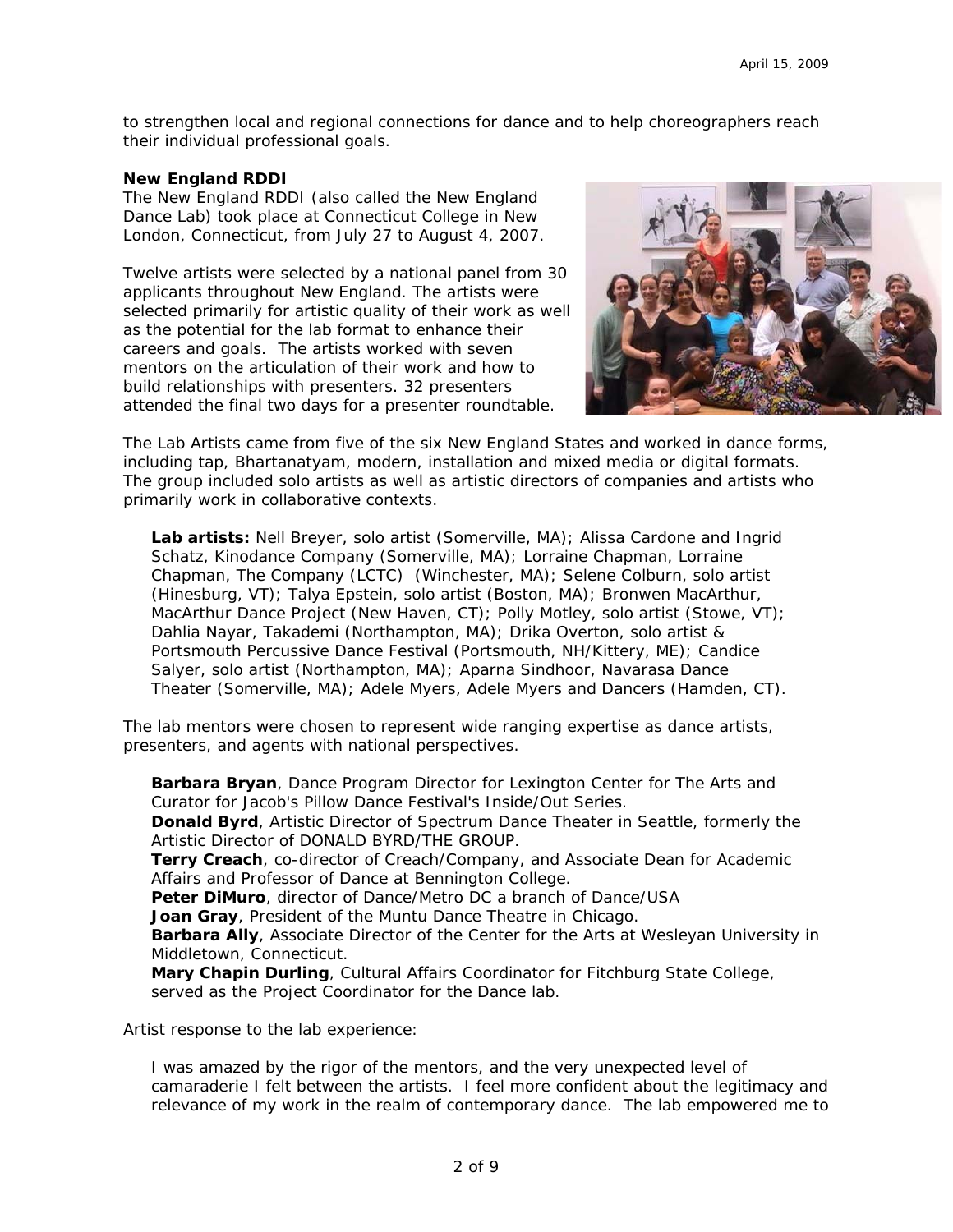*pursue my vision, and encouraged me to take measures to invest in my artistry.* Dahlia Nayar, Lab Artist

*There were several valuable aspects to the overall experience: important, practical advice; valuable artistic feedback; introductions to other New England colleagues / artists' works; opportunity to meet mentors, presenters and curators who attended some or all of the Lab; opportunity to create new work, perform new work and begin collaborations for new work; a chance to try to articulate my personal and professional goals in the arena of dance and to think practically (with outside feedback) about how to obtain these.* 

**Nell Breyer, Lab Artist** 

#### **Exchange Series for Dance**

Following the New England Dance Lab, NDP embarked on a series of seven gatherings held throughout the New England region. The goals of this Exchange Series for Dance were:

- Regional networking to connect the diverse and often isolated members of the New England dance scene, including building bridges between the dance artist and presenters of dance.
- Raise the visibility of the lab artists and give them opportunities to show their work, build relationships with regional presenters, and



share their learning with the broader field of dance artists in New England.

• Begin dialogue on issues of relevance to each host site and gather information about the needs and interests of the field to plan next steps in promoting and nurturing the region's dance ecology.

The cumulative attendance to the series totaled more than 270; 41% dance artists and 29% presenters. Other attendees included state arts agencies, funders, dance photographers, lighting designers, musicians, and film-makers, as well as dance educators and students from all sectors including private studio, public schools and college or university programs.

Each exchange was a free one- or two-day event that included performances by lab artists. The exchanges, planned by a selected group of key players in a given region, were individualized to match the needs and desires of that locale. NEFA collaborated with host organizers in each area. The seven exchanges were:

Lewiston, ME: Franco-American Cultural Center/Bates College, March 9-10

The Franco-American Heritage Center and Bates College presented the third annual FAB (Franco-American Bates) Dance Concert on March 9 in Lewiston, Maine. In addition to featuring Maine dance artists (Sasha Randall, Ann Dubensky, Jump Cannon Collective, Parakilas, and Dilley & Eng), FAB organizers collaborated with NEFA and included four artists selected through the New England dance lab: Alissa Cardone/Kinodance, Bronwen MacArthur/MacArthur Dance Project, Drika Overton/Jazz Tap Ensemble, and Adele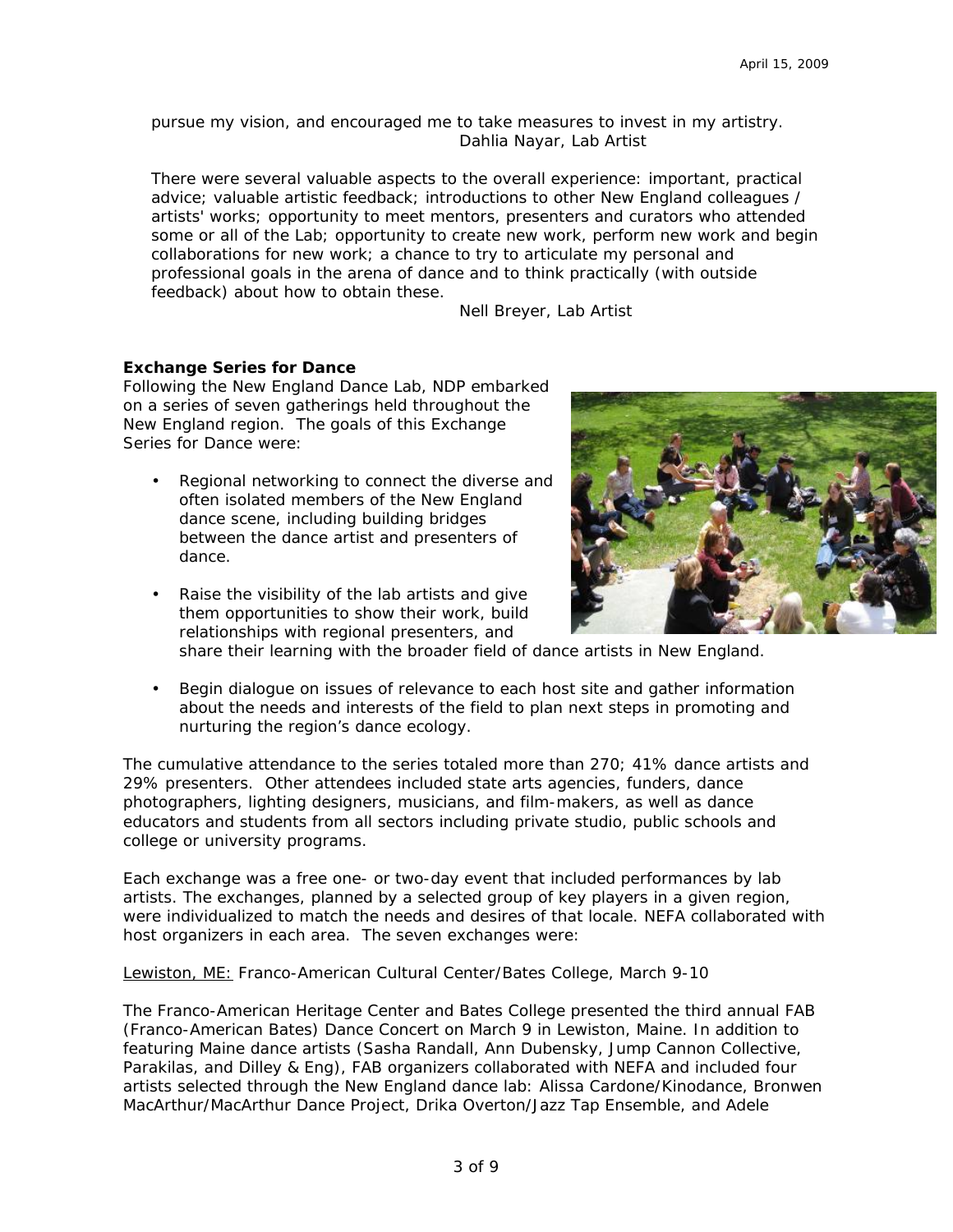Myers/Adele Myers and Dancers. With the works seen at the FAB concert as a basis for discussion, 53 artists, presenters, and others with an interest in dance gathered for a full day of networking and exchange of ideas on the **topics of Context and Collaboration**:

- exploring strategies to contextualize work to broaden audiences and deepen impact
- thinking outside the box about ways to leverage regional artists through the support systems for national artists

*The feedback I received from the event was 1) very rare to find in places like Maine, and 2) a bang-for-my-buck networking experience…my group was very starved for the feedback and professional development…Also, there is a very small dance community in Maine, and it's always hard to have everyone in one place at one time. That was actualized at the event, and it gave us time to catch up with other Maine colleagues.* –a Maine dance artist

The Maine exchange for dance was supported through the efforts of planning partners Aimee Petrin (PCA Great Performances), Carol Dilley (Bates College), Donna McNeil (Maine Arts Commission), Laura Faure (Bates Dance Festival), and Nancy Salmon (Bates Dance Festival).

Southern NH/ VT: Marlboro College, Brattleboro VT, March 18-19

The Vermont Performance Lab collaborated with NEFA in arranging to have Marlboro College host the Southern VT Exchange for Dance. The RDDI artists who performed included: Adele Myers/Adele Myers and Dancers, Lorraine Chapman, Candice Salyers, Selene Colburn, Drika Overton, as well as invited guest artist Yasuko Yokoshi from New York who shared a film about a long term residency-based project she was completing in the Brattleboro area. The topic for the exchange was using New England's wealth of educational institutions in service of **a touring circuit of high-school and college regional dance artists**:

- making use of facilities for bartered exchange
- developing the potential for interdisciplinary work for regional artists within academic settings

*I like to step out of my every day to meet other colleagues and have an opportunity to relate across the field and disciplines. This event is one opportunity*  for dialogue and meeting new people or to deepen my relationships with familiar faces that I do not yet know so well or whom I will work with more closely in the *future. I so appreciate that NEFA spearheads these gatherings and I hope to attend more like it over the years. –*a Marlboro Exchange Participant

The Marlboro, VT exchange for dance was supported through the efforts of planning partners Sara Coffey (Vermont Performance Lab), Bill Menezes (Redfern Arts Center, Keene State College), Marcia Murdock (Keene State College), Kristen Horrigan (Marlboro College), Alison Mott (Brattleboro School of Dance and Career Center), Kayla Yanatos (Putney School), Audrey Levin McLaughlin (Marlboro College), Ellen McCullock-Lovell (Marlboro College), Judy Rigmont (New Hampshire State Council on the Arts), Michele



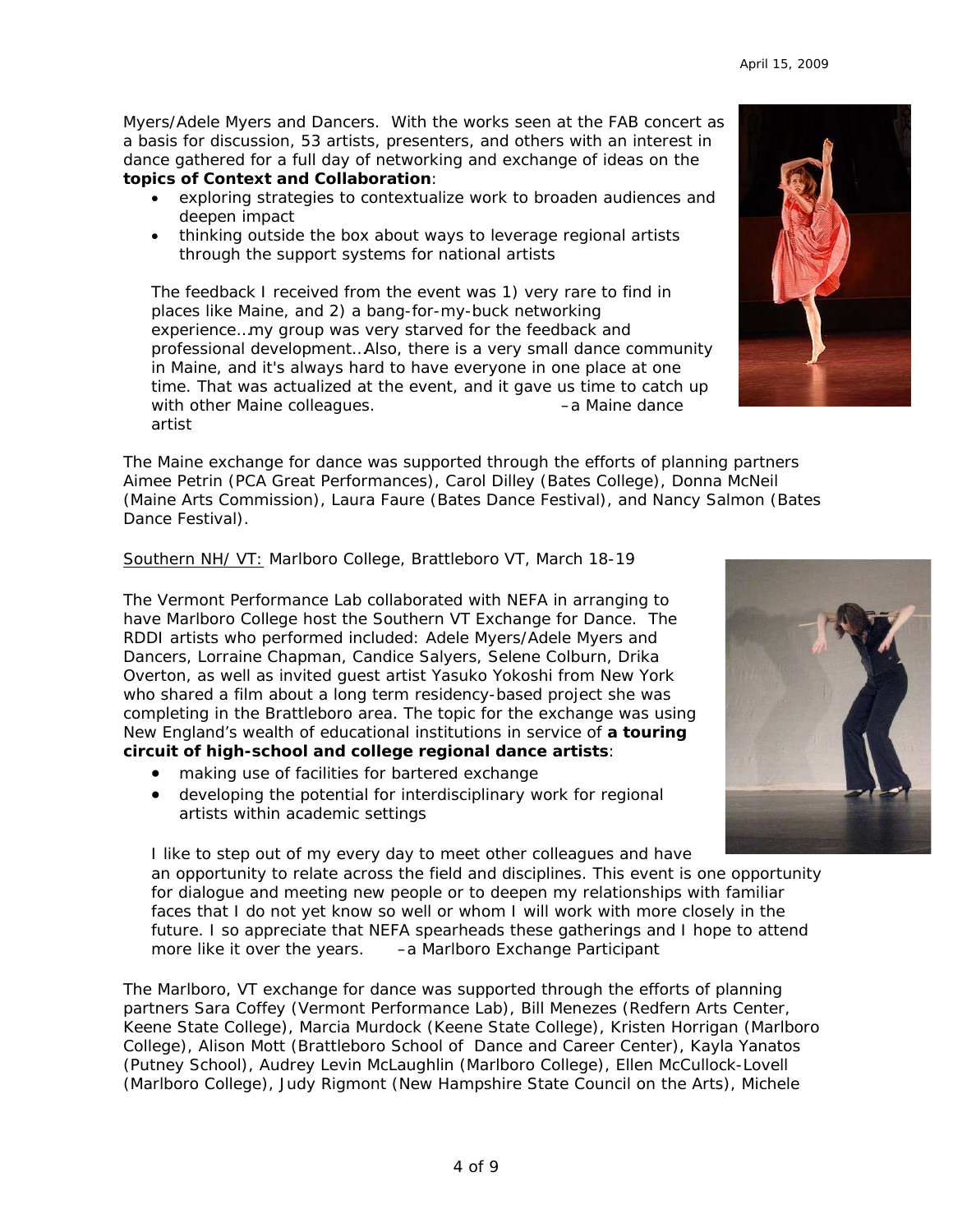Bailey (Vermont Arts Council), Liza Sacheli (Middlebury College/ Arts Presenters of Northern New England).

Western MA: MASS MoCA, North Adams, MA, March 31-April 1

A two-day exchange for dance in North Adams, MA, explored the topics of non-traditional spaces for dance. More than 35 people attended the exchange including 12 artists and 16 presenters. A special evening session of open rehearsals brought students from Bennington College to meet the lab artists, see their current work, and ask questions. The exchange featured performances by Nell Breyer, Candice Salyers, Polly Motley, and Dahlia Nayar. Using MASS MoCA's multi-disciplinary space as a catalyst for discussion, the topic of **Non Traditional Spaces for Dance**  was explored:

• Using MASS MoCA's multi-disciplinary space as a catalyst for discussion, topics of site-specific dance and dance designed to be viewed in contexts apart from the proscenium stage will be explored

*The exchange series was very helpful on two levels for me: 1) to see the possibilities of my work in alternative spaces such as MassMoca 2) To receive feedback (both on my work and also on the topic of alternative spaces) from arts presenters, faculty and the other attendees. The series provided a rare opportunity for dialogue between artists and presenters…which at times was quite challenging! But it encouraged me to continue to find ways to communicate/articulate/connect. It was also a great reminder of the unique institutional resources available in New England as we had attendees from Jacob's Pillow, Rensaaler, and, of course, MASSMoCA. -*Dahlia Nayar, Lab Artist

The MASS MoCA exchange for dance was supported through the efforts of planning partners Terese Freedman (Mt. Holyoke College), Jim Coleman (Mt. Holyoke college), Ranjanaa Devi (UMass Amherst), David Hurwith (dance artist), Kathryn Maguet (UMass Amherst ), Sue Killam (MASS MoCA), Sandra Burton (Williams College), Randal Fippinger (Williams College).

Providence, RI: Perishable Theater, Providence, RI, April 13

In collaboration with the Native Arts @ NEFA Program, the exchange for dance explored the topic of presenting Native American Dance. The exchange brought together over 40 individuals including Native artists, presenters, state arts council and tribal government, educators, and students. After viewing dance and song performances by Eleanor & Thawn Harris (Narragansett), the Wampanoag Nation Singers & Dancers, as well as Albert Zamora (Mashantucket) and Althnageebah Myles (Navajo/Mohegan), the attendees engaged in a wide ranging discussion. As a reference point for the discussion of the complexity of "contemporary" dance work within traditional contexts, attendees also viewed excerpts of Joan Frosch's film, *Movement (R)evolution Africa*, on the contemporary dance movement for African Artists and heard firsthand from lab artist Aparna Sindhoor about her challenges creating contemporary work within the traditional context of her Bhartanatyam training. The exchange engaged Native American dance artists in



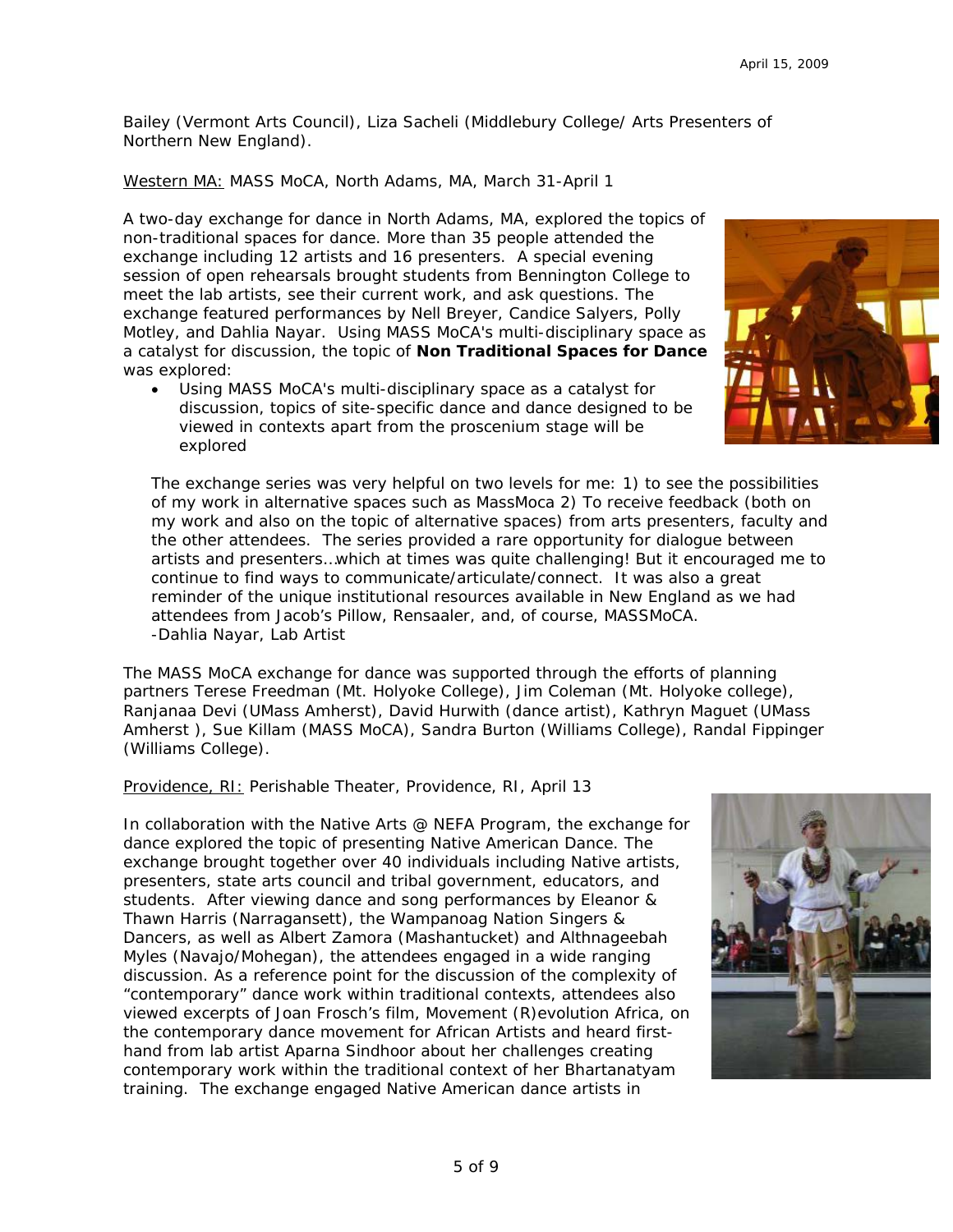dialogue with presenters around **opportunities and contexts for regional Native dance artists to present work**.

• Engaging Native American dance artists in dialogue with presenters and dance artists of other forms around opportunities and contexts for regional Native dance artists to present work

*Having the opportunity to focus a conversation solely on Native American dance is quite significant for the New England Native communities- being able to talk about the different styles of dance from the more traditional dance styles to the more contemporary pow wow styles and then to a more professional or theatrical presentation. Most important was to have the opportunity to address these differences; being able to encourage this type of expression is tremendous.*  -Dawn Spears, Native Arts Coordinator, NEFA

The Rhode Island exchange for dance was supported through the efforts of planning partners Dawn Spears (Native Arts@NEFA) and Winnie Lambrecht (Rhode Island State Council on the Arts).

Northern VT & NH: St. Johnsbury Academy, St. Johnsbury, VT, May 13

Held in conjunction with "Extending the Dance Map: A Northern New England Rural Dance Project," a partnership providing professional development for dance artists interested in working in public schools and encouraging integration of dance into the curriculum of rural schools in New Hampshire, Maine, and Vermont, the exchange focused on how to encourage performance opportunities for regional artists in rural areas. The day, attended by 35 artists, students, presenters, studio owners, teachers and arts administrators, included showings by lab artists Lorraine Chapman, Aparna Sindhoor, and Selene Colburn. Participants were guided on a walking tour of the town of St. Johnsbury to explore alternative community sites for presenting dance, followed by a facilitated discussion and open exchange on rural dance issues. A special evening session, including 24 local dance students and artists, showcased rural Vermont and New Hampshire dance artists. The exchange focused on the topic *Dance in the Rural Setting:*



- presented in cooperation with Extending the Dance Map: A Northern New England Rural Dance Initiative
- focus on how to encourage performance opportunities for regional artists in rural areas

*This event allowed me to have a better understand of the diversity of work that is*  happening and feasible in this area as well as the need for all of us to be open to *work and ideas different from our own. This event allowed me to meet face-to-face a number of people I had been communicating with primarily through e-mail, which is very critical in these more rural areas. These face to face meetings deepen commitment to each other.* - -St. Johnsbury Exchange Participant

The St. Johnsbury Academy exchange for dance was supported through the efforts of planning partners Frumie Selchen (Arts Alliance Northern New Hampshire), Diane Hulse (Arts Alliance Northern New Hampshire), Selene Colburn (RDDI Artist), Ford Evans (Dartmouth College), Polly Motley (RDDI artist), Carole Morrison (Friends of the Arts), Lisa Travis (Plymouth State University), Amanda Whitworth (Plymouth State University), and Marianne Handy Hraibi (St. Johnsbury Academy).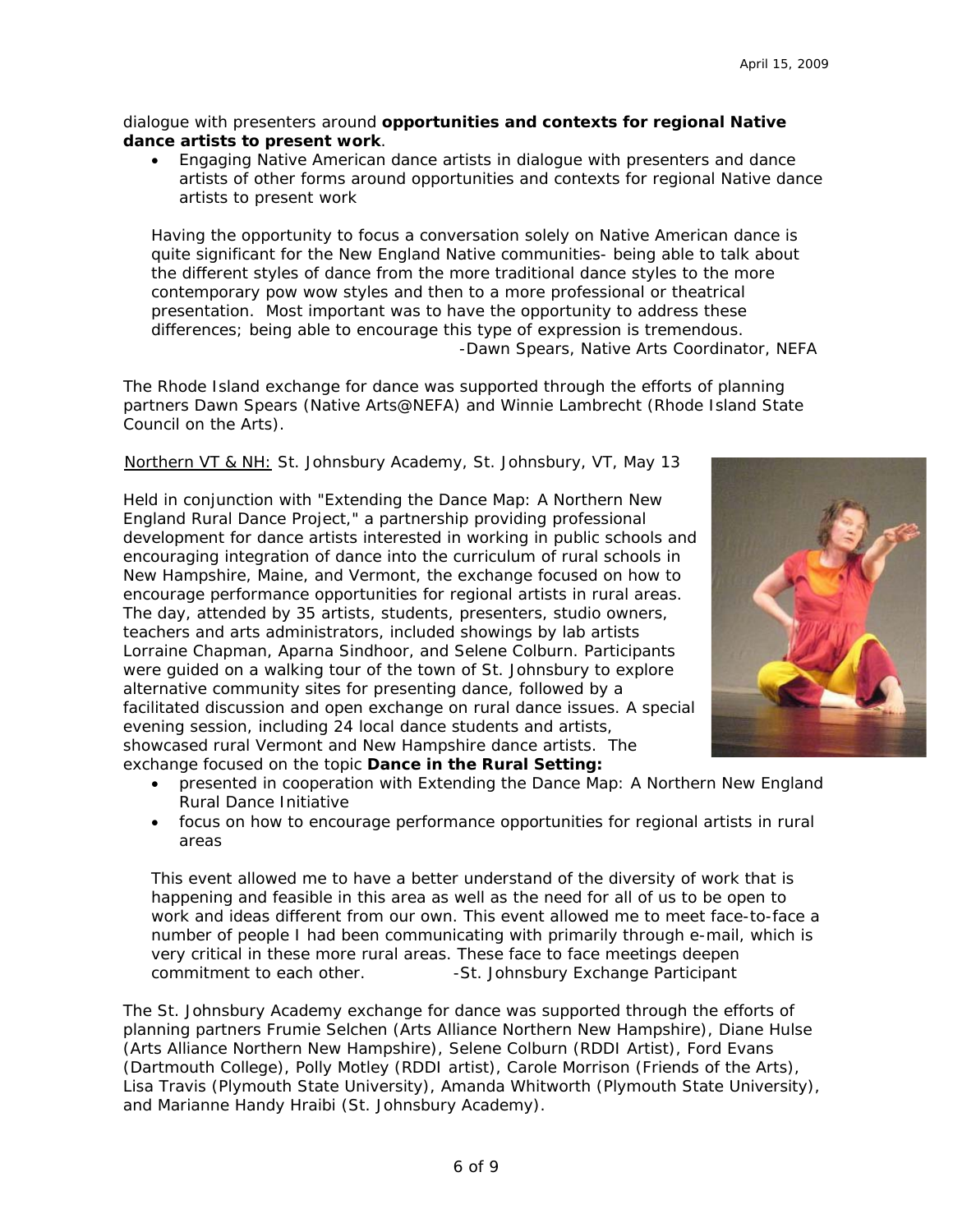Eastern MA: Summer Stages/Concord Academy, Concord, MA, June 2-3

A two-day exchange for dance took place at Concord Academy, hosted by the Summer Stages Dance Program. The exchange explored the work of regional dance artists by providing opportunities to see and discuss regional dance work with colleagues in a relaxed setting. 47 attendees included artists, presenters, students, educators and arts administrators and featured informal performances by lab artists Adele Meyers, Polly Motley, Talya Epstein, Aparna Sindhoor, and Bronwen MacArthur.Facilitated discussions focused on **commissioning and touring work of regional dance artists**:

• developing a circuit to provide long-term residencies for the commissioning of new work by regional artists



• engaging strategies to provide peer to peer feedback during the creative process

*The RDDI has done nothing less than to change my thinking about dance making in New England!* 

*-*Richard Colton, Co-Director, Summer Stages at Concord Academy

The Concord Academy exchange for dance was supported through the efforts of planning partners Richard Colton and Amy Spencer (Summer Stages at Concord Academy) Ruth Birnberg (Boston Dance Alliance), Debra Cash (dance writer), Lance Olson (Emerson College), Patricia Ramaciotti (Crash Arts), Joe Zina (Coolidge Corner Theater), Karen Brown (Celebrity Series), Drika Overton (Lab artist), Kelly Bennett (MCC), Mary Chapin Durling (Fitchburg State College).

New Haven, CT: Festival of Arts and Ideas, ACES Theater, June 24-25

A two-day event in New Haven, CT annexed to the International Festival of Arts and Ideas, this exchange explored the work of regional dance artists. The exchange included performances by lab artists Nell Breyer and Kinodance, as well as four selected CT artists: Adam Miller, Deborah Goffe/Scapegoat Garden, NoeMarch Dance, and Lisa Race. 34 people attended this exchange including artists, presenters, students, dance educators, and administrators. Conversation focused on **alternative formats for presenting and presenting in the virtual world**. Specific attention was given to:

- the growing use of technology in the work of regional artists
- the potential and challenges of interdisciplinary work.



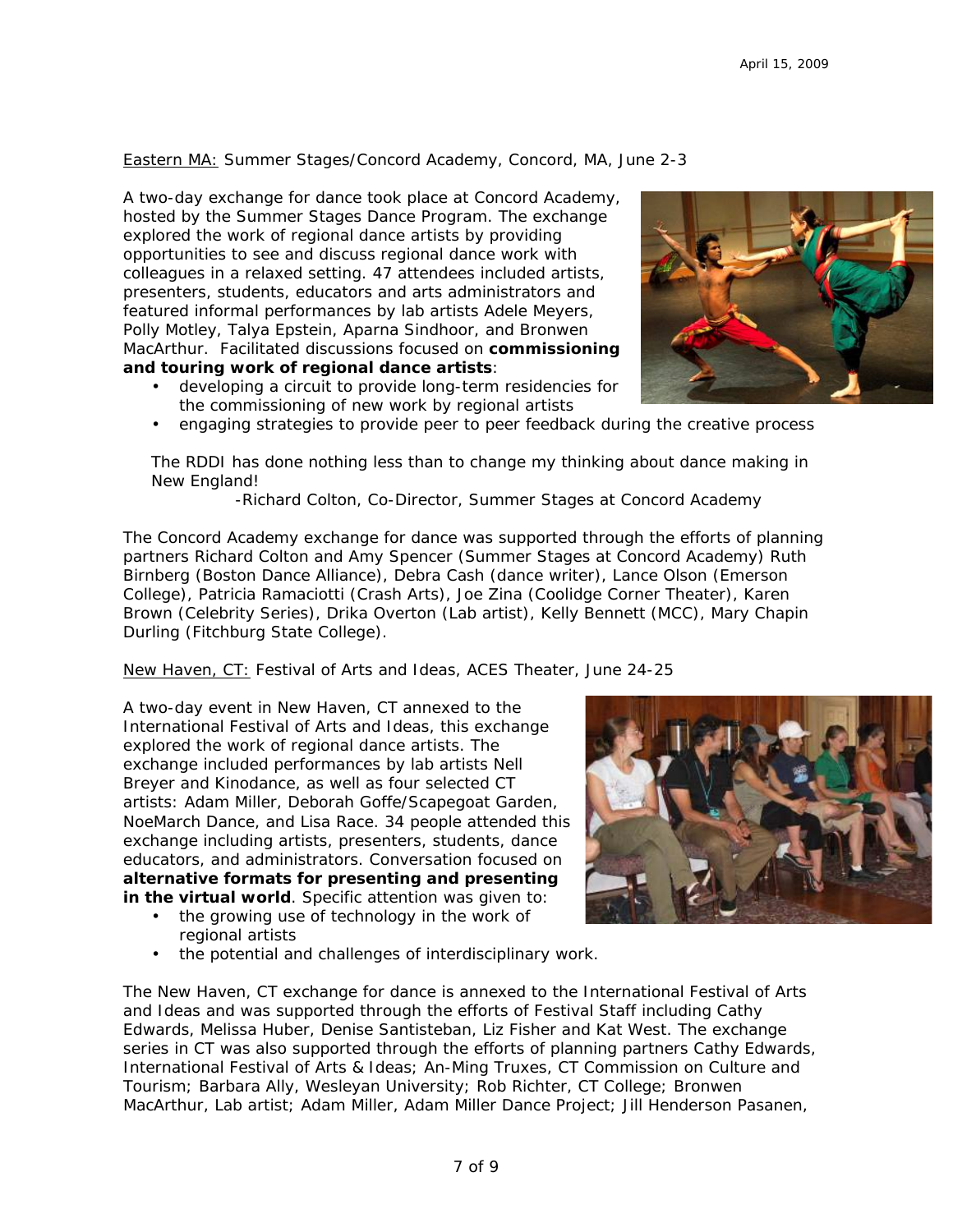CT Dance Alliance; Sister Nandi and Sister Anyong, Sankofa Kuumba Cultural Arts Consortium; Andria Matthews, International Festival of Arts & Ideas.

#### **The Results: Outcomes & Ripple Effects**

One of the most important outcomes, yet most difficult to articulate, is the strong connections made between artists and presenters during the lab and subsequent exchanges. These relationships have developed into collaborations that lead to proposals for NEFA's Expeditions program, to NDP, or other grantmaking programs. Other outcomes include:

#### First New England Regional Artist Residency at Bates Dance Festival

Laura Faure of the Bates Dance Festival was inspired by the Exchanges, and proposed the first New England Artist Residency at the Bates Dance Festival, with support from NDP. Lab artist Candice Salyers was selected as the first Artist in Residence. As a visiting artist, Candice took three daily classes, had daily studio spaces, had the opportunity to work with festival dancers if so desired, and performed on one of the weekly studio showings. The Festival provided her with meals, housing, administrative support and documentation for the duration of the residency. As a result of this experience, Candice met Victoria Marks and was asked to join Marks to perform in her work "Not about Iraq" on tour in Montana and Minnesota in Fall of 2008.

#### RDDI Sends New England Presenters to Jacob's Pillow's Leadership Forum

In an on-going commitment to providing dance specific professional development opportunities for New England presenters, NEFA's RDDI program provides funding to cover the costs of two New England presenters attending the leadership forum at Jacob's Pillow. Participants must have five years of experience presenting dance exclusively or presenting dance within a multi-disciplinary context, and be the staff person responsible for dance programming decisions and possess a strong commitment to presenting dance within their institutions.

Participants immerse themselves in dance at Jacob's Pillow during a four-day Forum, discussing the art of dance; examining curatorial issues, field-wide issues and participants' own communities; and connecting with colleagues. Participants also attend performances at the international Festival, tour the Pillow's Archives and National Historic Landmark grounds, observe dance classes, and enjoy the incomparable environment of the Pillow.

## A Model Collaboration: Moving Towards the Establishment of a Creative Residency Touring Circuit in New England

Summer Stages' Richard Colton, inspired by his experience at the RDDI showings at Connecticut College, initiated a creative residency for four RDDI artists: choreographer/media artist Nell Breyer, and dancers/choreographers Alissa Cardone, Lorraine Chapman and Bronwen MacArthur. Colton explains, "They are collaborating to create a new work that is a natural extension of the artistic exchanges that took place during the New England Foundation for the Arts Regional Dance Development Initiative. The work explores crossover between each artist's individual movement language, media and aesthetics."

Through introductions made at the RDDI exchanges, Sarah Coffey of Vermont Performance Lab, Jim Coleman of the Five College Dance Department in Amherst, MA, and Sandra Burton at Williams College have all come together to offer this project a series of four creative development residencies through which the piece can be completed and ready for presentation or touring in the following season. This exciting